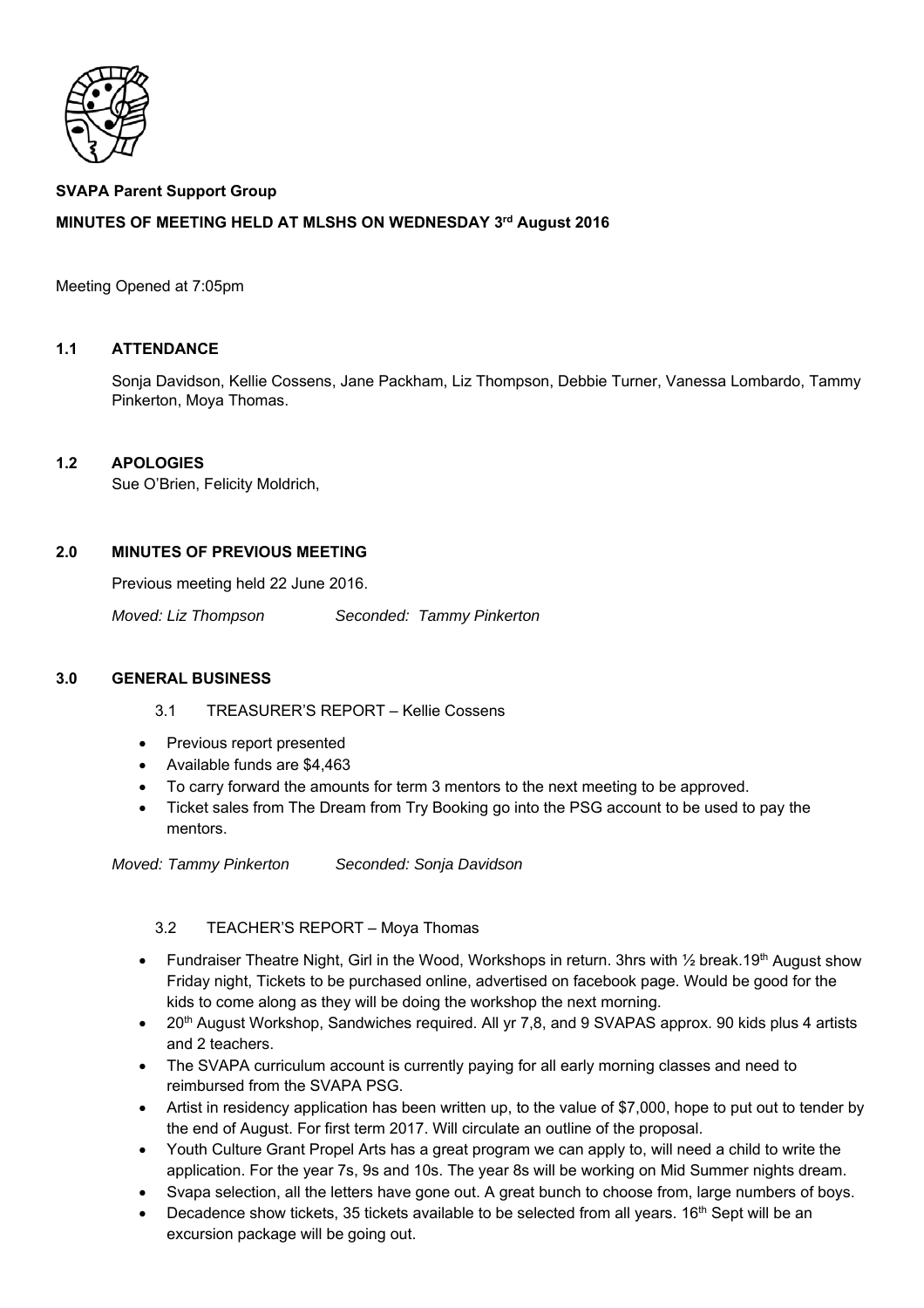• Moya has lined up a number of artists for Term 3 Anna DunnilL –perspective drawing Chris Issacs – Year 9 improvisation work Souix Tempestt – weekend workshop

# 3.3 PUBLICITY

- We do have a SVAPA Parent Support Group page.
- Fundraising night has been promoted on facebook
- SVAPA history project new facebook page in development.

# 3.4 TEACHING AWARD – Jane Packham

- 2016 WA Premier's secondary teacher of the year nomination.
- Jane, Charles, Vanessa and Sonia have been working on the nomination application to recognize Dale Irving as an educational leader in the school - gathering testaments from current and past students, data over the 15 years over Students achievements, creating a historical document for the application. To be submitted by 5pm this Friday 5<sup>th</sup> August. Large three page document. Nominee Jane, Charles and Sonia as Referees. Supported by Milton Butcher who gave some suggestions and great advice.
- Value in this as a great process, collection of information and recognition of her nomination in itself. Mapping and creating a document of how the program started and was built. Early September finalists will be notified.

# 3.5 SVAPA HISTORY PROJECT

- History project, this was a worthy but a short time frame. This project is to contact all past students through email and facebook to start collecting contacts. Possibly set up a small committee to work on this project. Start collecting images for a photo bank. Finding ex-students. Using platforms such as Linkdin, Twitter and Facebook, then follow up with email as the communication medium.
- SVAPA Alumni teachers to be members, not current students. Parents of current students can join.
- We need to source an external hard drive to keep this on.

# 3.6 PHOTOS

• Amanda has videoed and photographed the year 8 THE DREAM. We could make them available as a fundraiser as parents have been asking if they can buy them. Can we do it? The info about the forms the kids signed should be there. Issue of if we can sell them. Can photos taken at SVAPA events and performances be sold as a fundraiser? Jane will ask the appropriate people at the school.

# 3.7 FUNDRAISING

- Proposed date for a fundraising movie night Friday  $9<sup>th</sup>$  September 6.45pm Northbridge or here. Captain Fantastic and Secret life of Pets preferable movies. Explore possibility of getting a special deal as a sponsor or discount? \$2000 a big risk as we don't have funds. Vanessa – to ask Darren and consider.
- Discussion about possible movie night here in the tricycle theatre.Mimi and contacts at Revelation Festival?